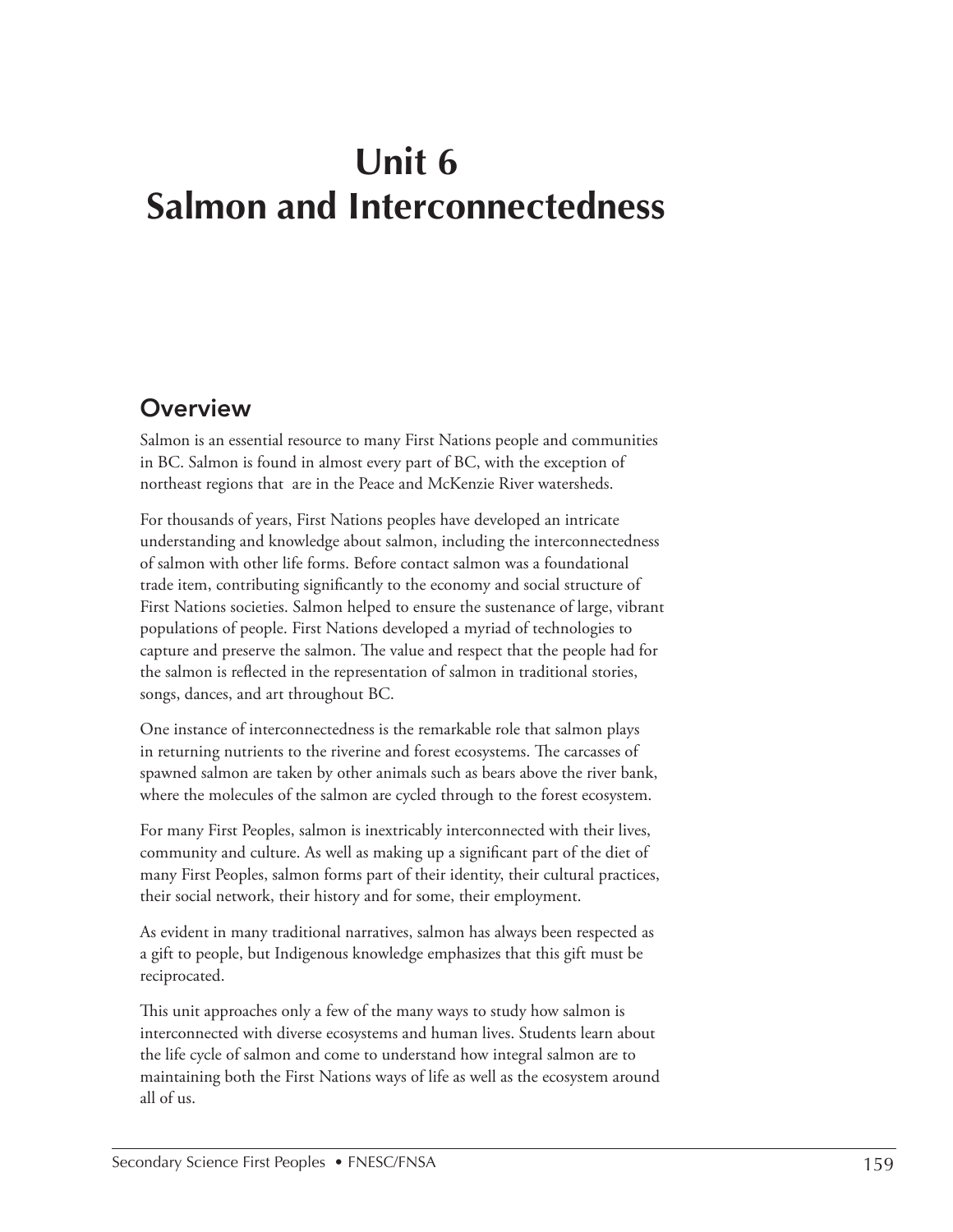A principal part of the unit is a long-term field study of a local stream to assess it for its value as a salmon habitat. Students will have the opportunity to collect scientifically significant information from their local environment. The information from the collection of this data will be compared to their newfound-understanding of the needs of salmon to give students stronger placed-based knowledge.

### *Guiding Questions*

- In what ways are salmon a significant species for First Peoples?
- How are salmon interconnected with other aspects of the natural world?
- How do salmon embody the concept of transformation?
- How can the health and viability of a stream be assessed to determine its suitability as salmon habitat?

### Resources

For further information on these resources, see the annotations in the Bibliography, beginning on page 273.

### *Suggested Resources*

- Materials for salmon habitat water sampling. See Activity 6.5.
- *• D. Suzuki, Salmon and the Forest*. Steven Holzberg, 2013. 5.29 min. at https://youtu.be/UOtkekP-sxk
- Menzies, Charles R. and Caroline F. Butler. "Returning to Selective Fishing through Indigenous Fisheries Knowledge." *The American Indian Quarterly* v 31, n 3. pp 441-464. 2007. Download at http://ow.ly/pdQB302lWrU.
- *• Millions of Salmon Return Home*. National Geographic, 2014. 4:14 min. [https://youtu.be/ZR4\\_LhPCgbo](https://youtu.be/ZR4_LhPCgbo)
- Salmon Anatomy (19:22 min). [https://youtu.be/Nmwhmh\\_6rXI.](https://youtu.be/Nmwhmh_6rXI)
- *• River of Salmon Peoples*. Theytus Books, 2015
- *• St'at'imc The Salmon People.* St'at'imc Government, 2016. 15:45 min. https://youtu.be/KMtdVqHDrwc.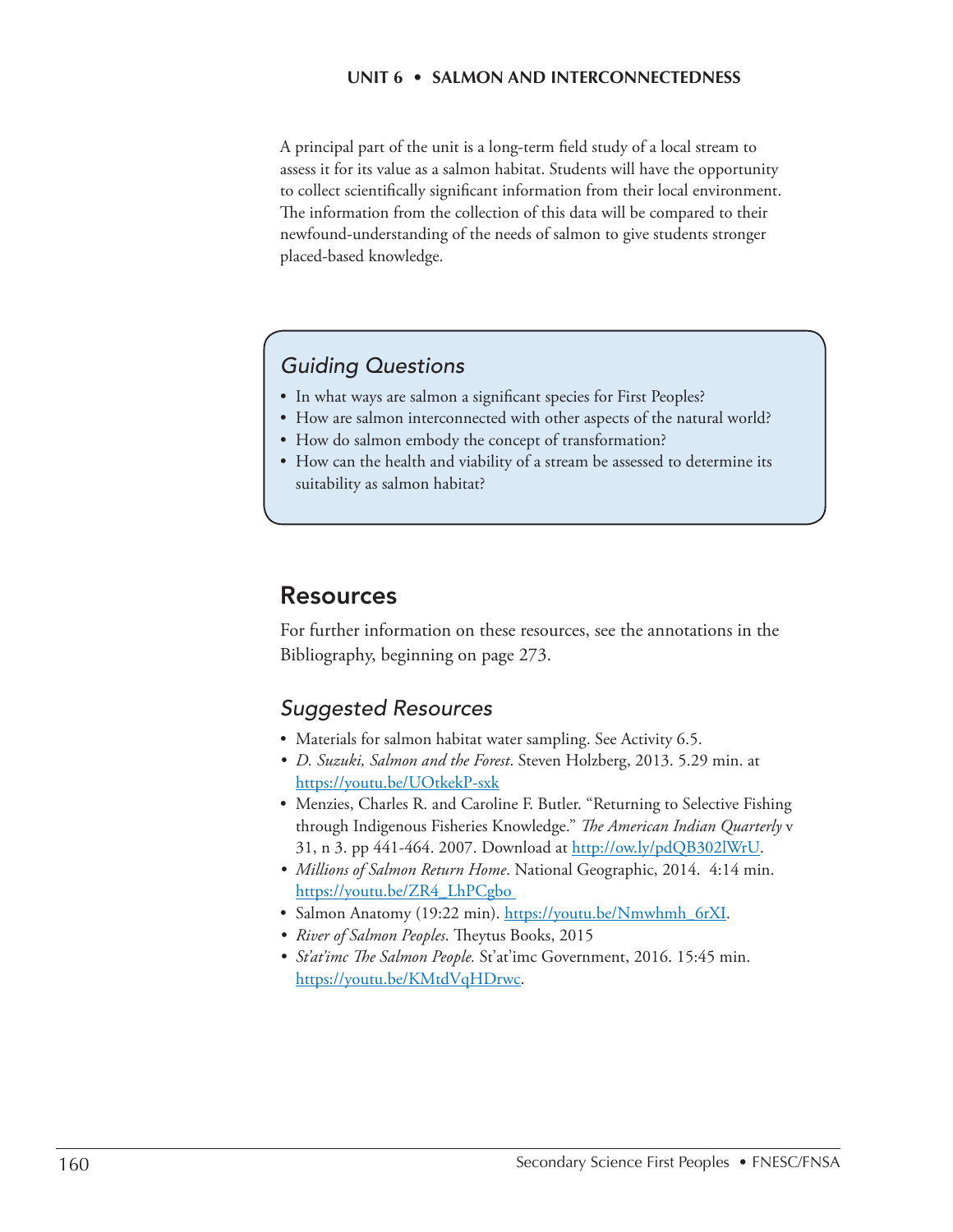## Suggested BC Learning Standards for Senior Secondary Science

| Course                   | <b>Key Content Standards</b>                                                                                                                                                                                                                                                                                                                                                                                                                     | Key Curricular Competencies                                                                                                                                                                                                                                                                                                                                                                                                                                                                                                                                                                                                                                                                                                                                                                                                                                                                                                                                                                                                              |  |
|--------------------------|--------------------------------------------------------------------------------------------------------------------------------------------------------------------------------------------------------------------------------------------------------------------------------------------------------------------------------------------------------------------------------------------------------------------------------------------------|------------------------------------------------------------------------------------------------------------------------------------------------------------------------------------------------------------------------------------------------------------------------------------------------------------------------------------------------------------------------------------------------------------------------------------------------------------------------------------------------------------------------------------------------------------------------------------------------------------------------------------------------------------------------------------------------------------------------------------------------------------------------------------------------------------------------------------------------------------------------------------------------------------------------------------------------------------------------------------------------------------------------------------------|--|
| Science 10               | Patterns of inheritance<br>$\bullet$<br>Mechanisms for the diversity of<br>life                                                                                                                                                                                                                                                                                                                                                                  | Questioning and predicting:<br>Make observation aimed at identifying<br>their own questions, including<br>increasingly abstract ones, about the<br>natural world.<br>Planning and conducting:<br>Collaboratively and individually<br>plan, select and use appropriate<br>investigation methods, including field<br>work and lab experiments, to collect<br>reliable data.<br>Processing and analyzing data and<br>information:<br>Experience and interpret the local<br>$\bullet$<br>environment;<br>Apply First Peoples perspectives and<br>knowledge, other ways of knowing<br>and local knowledge as sources of<br>information<br>Evaluating:<br>Consider social, ethical, and<br>environmental implications of the<br>findings from their own and others'<br>investigations<br>Applying and innovating:<br>Contribute to finding solutions to<br>problems at a local and/or global level<br>through inquiry<br>Communicating:<br>Express and reflect on a variety<br>of experiences, perspectives, and<br>worldviews thorough place. |  |
| Life Sciences 11         | First Peoples understandings<br>of interrelationships between<br>organisms                                                                                                                                                                                                                                                                                                                                                                       |                                                                                                                                                                                                                                                                                                                                                                                                                                                                                                                                                                                                                                                                                                                                                                                                                                                                                                                                                                                                                                          |  |
| Earth Sciences 11        | $\bullet$<br>Evidence of climate change<br>First Peoples knowledge<br>$\bullet$<br>of climate change and<br>interconnectedness as related to<br>environmental systems<br>First Peoples knowledge and<br>$\bullet$<br>perspectives of water resources<br>and processes                                                                                                                                                                            |                                                                                                                                                                                                                                                                                                                                                                                                                                                                                                                                                                                                                                                                                                                                                                                                                                                                                                                                                                                                                                          |  |
| Environmental Science 11 | Ecosystem complexity: roles;<br>relationships; population<br>dynamics<br>Energy flow through ecosystems<br>$\bullet$<br>Matter cycles through and<br>between living systems<br>First Peoples knowledge and<br>other traditional ecological<br>knowledge in sustaining<br>biodiversity<br>Human actions and their impact<br>on ecosystem integrity<br>First Peoples ways of knowing<br>and doing<br>Resource stewardship<br>Restoration practices |                                                                                                                                                                                                                                                                                                                                                                                                                                                                                                                                                                                                                                                                                                                                                                                                                                                                                                                                                                                                                                          |  |
| Environmental Science 12 | $\bullet$<br>Changes to climate systems<br>Impacts of global warming<br>$\bullet$<br>$\bullet$<br>Mitigation and adaptations<br>Land management<br>$\bullet$<br>Personal choices and sustainable<br>living<br>Global environmental<br>ethics, policies and law<br>[including First Peoples<br>perspectives, philosophies and<br>responsibilities]                                                                                                |                                                                                                                                                                                                                                                                                                                                                                                                                                                                                                                                                                                                                                                                                                                                                                                                                                                                                                                                                                                                                                          |  |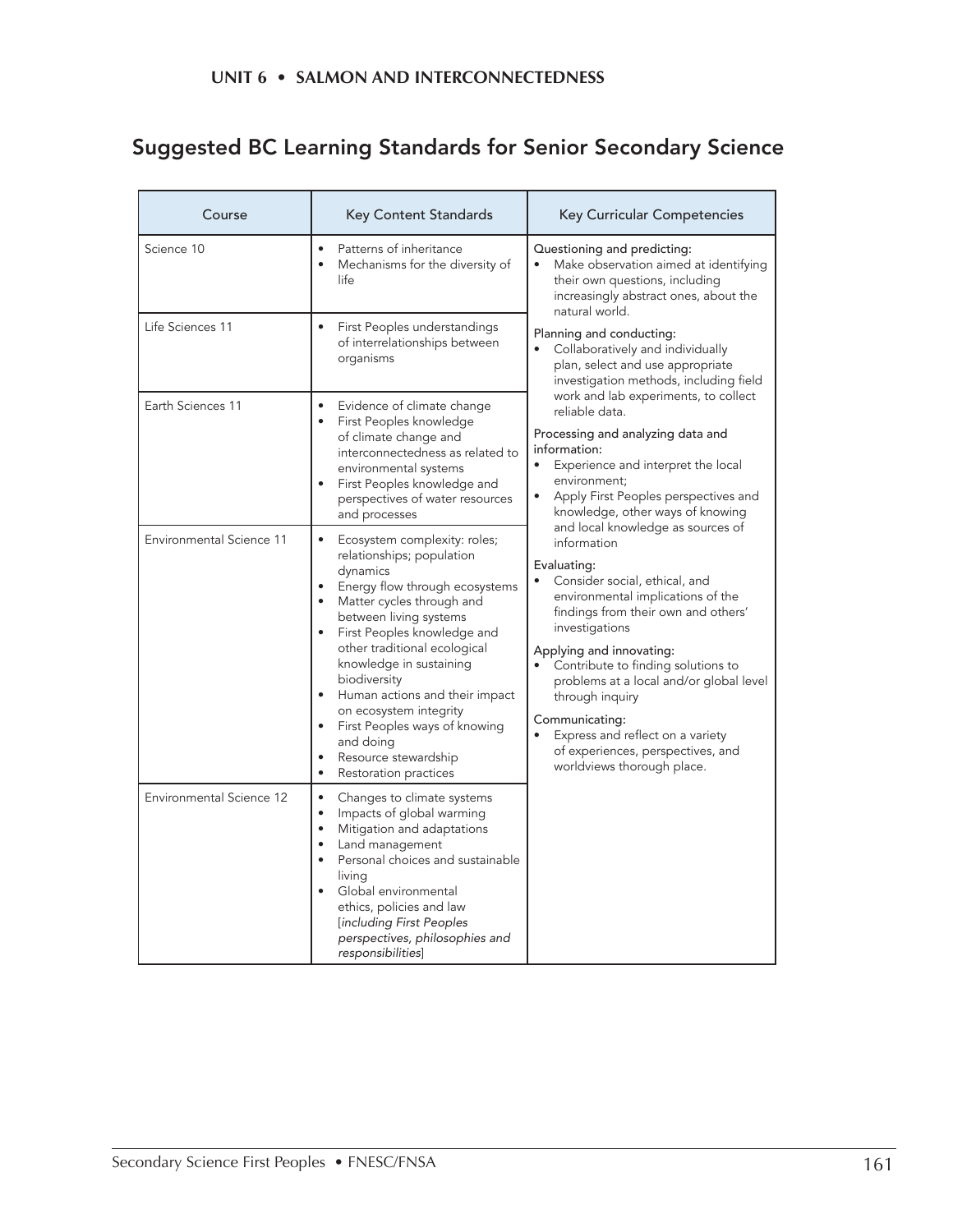### *Additional Resources*

- Carlson, Keith Thor. *You Are Asked to Witness: The Stó:lō in Canada's Pacific Coast History.* Stó:lō Heritage Trust. Chilliwack, BC, 1997.
- Fisheries and Oceans Canada salmon life cycl poster to download: <https://bit.ly/2VewtmY>.
- Fisheries and Oceans Canada. Salmonids in the Classroom, <https://bit.ly/2WAPfGl.>
- *• Luutigm Hoon Honouring the Salmon : An Anthology Told in the Voices of the Tsimshian*. Tsimshian Nation, School District 52 (Prince Rupert), 1999.
- *• Meet a Local Legend: The Salmon*. Indigenous Tourism BC, 2015. 1.43 min. [https://youtu.be/aRe1ePS\\_hwg](https://youtu.be/aRe1ePS_hwg)
- Monk-McKenzie, Katelyn. *Against the Current: Interconnected Lives of Salmon and People on the Skeena River.* Living Landscapes, Royal BC Museum. Linked at https://tinyurl.com/fnesc40.
- Watkins, Stephen. "Life after Death: The Importance of Salmon Carcasses to BC's Watersheds." Stephen Watkins. *Arctic* 53:1, pages 92-99. [https://bit.ly/2Nr9qCY.](https://bit.ly/2Nr9qCY)

### *Blackline Masters*

- 6-1 Salmon Anatomy
- 6-2 Salmon Life Cycle
- 6-3 The Importance of Salmon Carcasses Study Questions
- 6-4 Salmon Habitat Sampling Data Recording Sheet

## Outline of Activities

- 6.1 Respecting the Salmon
- 6.2 Salmon Anatomy
- 6.3 Salmon Transformations: Life Cycle
- 6.4 Salmon Ecosystem Interconnections
- 6.5 Salmon Habitat Assessment
- 6.6 Indigenous Salmon Sustainability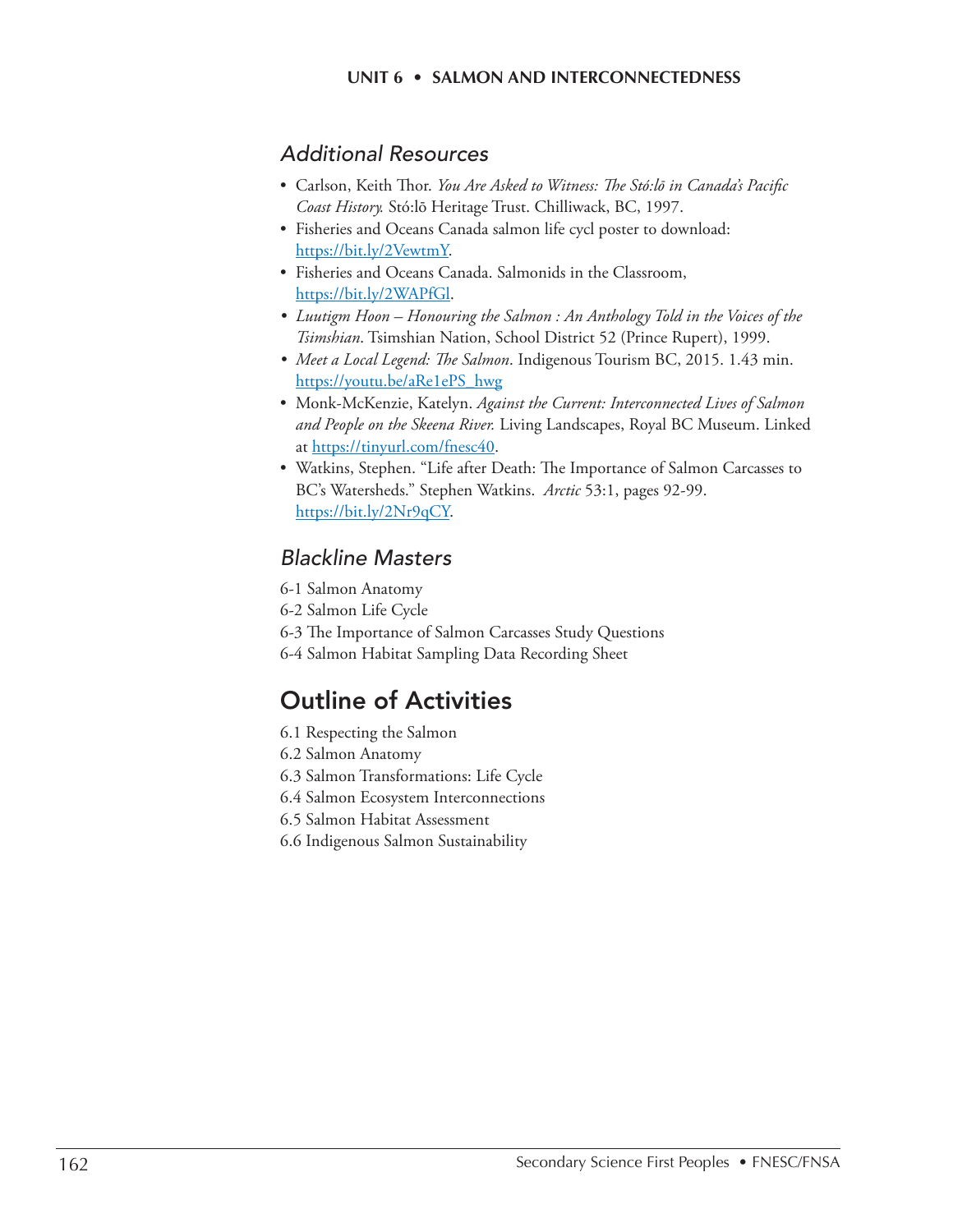## **Suggested Activities**

Note: There are more activities here than most teachers will incorporate into their units. It is not expected that you will use all of the activities, or follow the sequence as it is described. These activities are intended to be adapted to fit the needs of your students and classroom, as well as inspire ways that you can respectfully include relevant Indigenous knowledge and perspectives in your course.

## **Activity 6.1** Respecting the Salmon

Students build on their understanding of the importance of the salmon to most First Nations in BC, including cultural, spiritual, economic and nutritional aspects. Where possible, link the activities to local First Nations communities.

- a. There are many resources available to introduce the topic of the relationship of First Peoples and salmon. If possible, identify resources that apply to your region of the province.
	- One suggested resource to introduce the unit is the video *St'at'imc The Salmon People.* This video, produced by the St'at'imc Nation, discusses a number of aspects relating to the fate of salmon in its territories, but it emphasizes the central connections that the salmon has to the life and culture of the people.
	- Other resources to illustrate the First Peoples' relationship with salmon include:
		- º *Meet a Local Legend: The Salmon*. Indigenous Tourism BC, 2015. 1.43 min. [https://youtu.be/aRe1ePS\\_hwg](https://youtu.be/aRe1ePS_hwg).
		- º *Luutigm Hoon Honouring the Salmon: An Anthology Told in the Voices of the Tsimshian*. See pages 88-92, "Voices of the Elders" and pages 100- 109, "Voices of Today."
		- º *River of Salmon Peoples*. Examples can be found throughout.
		- º *You Are Asked To Witness*. This ethnohistory of the Stó:lō contains an Elder's description of a First Salmon Ceremony and other information related to traditional salmon fishing (pages 3-7)
		- º Living Landscapes, Royal BC Museum, *Against the Current: Interconnected Lives of Salmon and People on the Skeena River* by Katelyn Monk-McKenzie. See the interviews with Melodie Johnson and Art Mathews. Online at https://tinyurl.com/fnesc40.
- b. Share with students a First Nations traditional narrative about respecting the salmon. If possible find one that is relevant to your region. The interviews with Melodie Johnson, and Art Mathews in *Against the Current* include some Tsimshian and Gitxsan traditional stories.

*St'at'imc The Salmon People.* St'at'imc Government, 2016. 15:45 min. <https://youtu.be/KMtdVqHDrwc>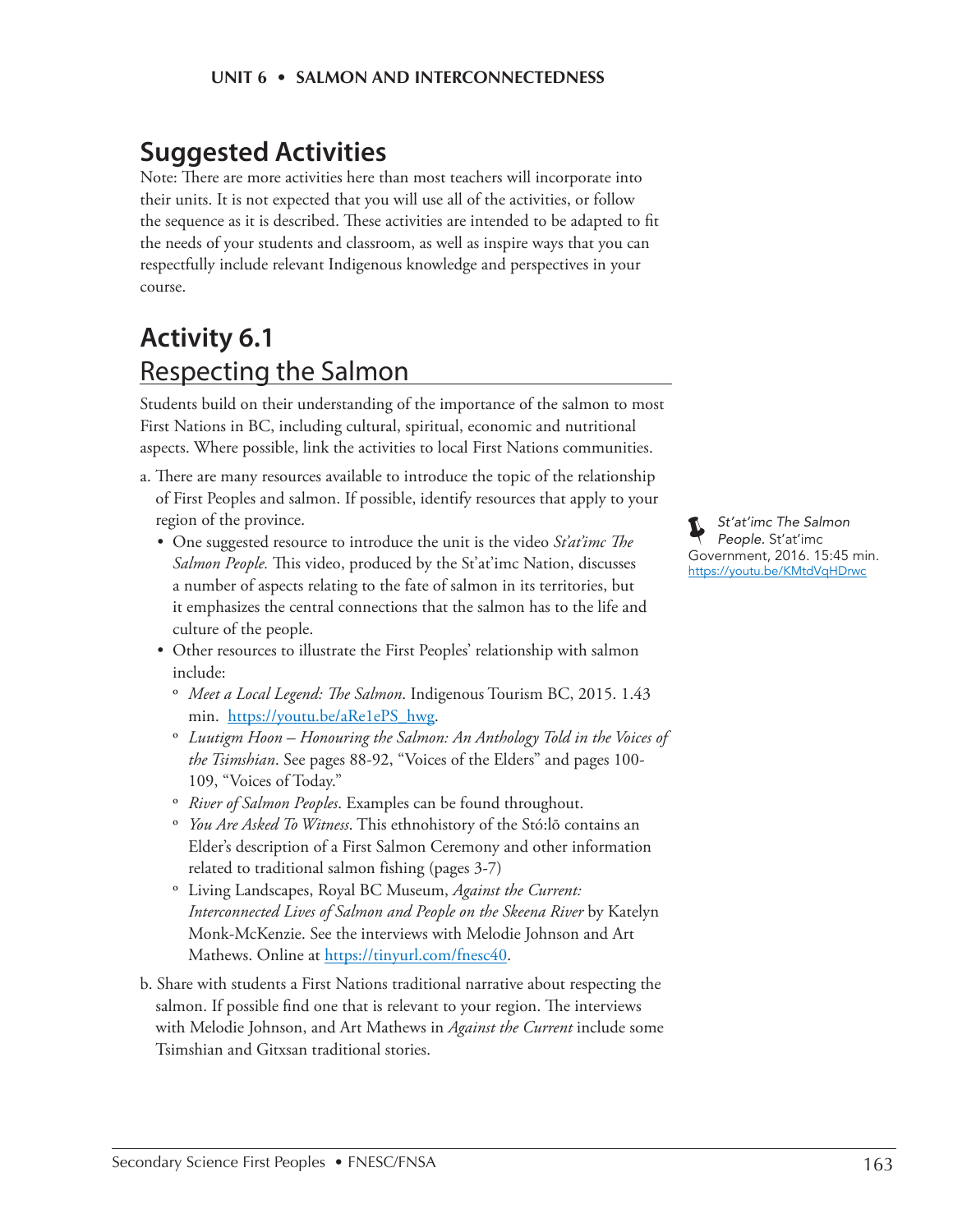- c. Find out if the local First Nations communities have any traditional ceremonies associated with salmon, such as a First Salmon Ceremony.
	- Ask questions such as:
		- º What are some of the protocols around the catching of salmon or the disposal of fish bones?
		- º Do the people in your area have any predictors or indicators for the size of upcoming salmon runs?
	- For a description of a First Salmon Ceremony in a Stó:lō community, see *You Are Asked to Witness*, page 3-4.
- d.If possible, students can make a list of words relating to salmon in the local First Nations language. They can use Blackline Master 6-1, page 173, *Salmon Vocabulary*, as a guide. These are some words found in many First Nations languages; undoubtedly there are more words that could be added.
	- Students can use Blackline Master 6-1 when interviewing Elders or knowledge-keepers, or when using dictionaries for the local First Nations language, if available.
	- Students can refer to the website First Voices (https://www.firstvoices.com/) to find salmon-related words in some First Nations languages.
- e. Have students work in groups to list examples of Indigenous scientific knowledge related to First Peoples use of salmon.

## **Activity 6.2** Salmon Anatomy

Students understand the anatomy of salmon in terms of the names of their structures as well as their function.

a. First Peoples Knowledge About Salmon Anatomy.

If your school is situated in or near a First Nations community that regularly harvests and processes salmon, students could investigate how the people who deal with the salmon understand its anatomy. What evidence can they find of traditional knowledge about the salmon anatomy?

- If possible have students learn the names of different parts of the salmon anatomy in the language of the local First Nations community.
- b. Students can view a video which explains the anatomy of a chinook salmon: Salmon Anatomy (19:22 min). It is available at [https://youtu.be/Nmwhmh\\_6rXI](https://youtu.be/Nmwhmh_6rXI).
	- As students watch the video, they can follow along with Blackline Master 6-2, page 174, *Salmon Anatomy Question and Vocabulary Set*.
	- Express to students that the person who made the video said that he is going to eat the salmon, which is one way the salmon is a gift. Students

 $\implies$  Blackline Master 6-1, page 173, *Salmon Vocabulary*

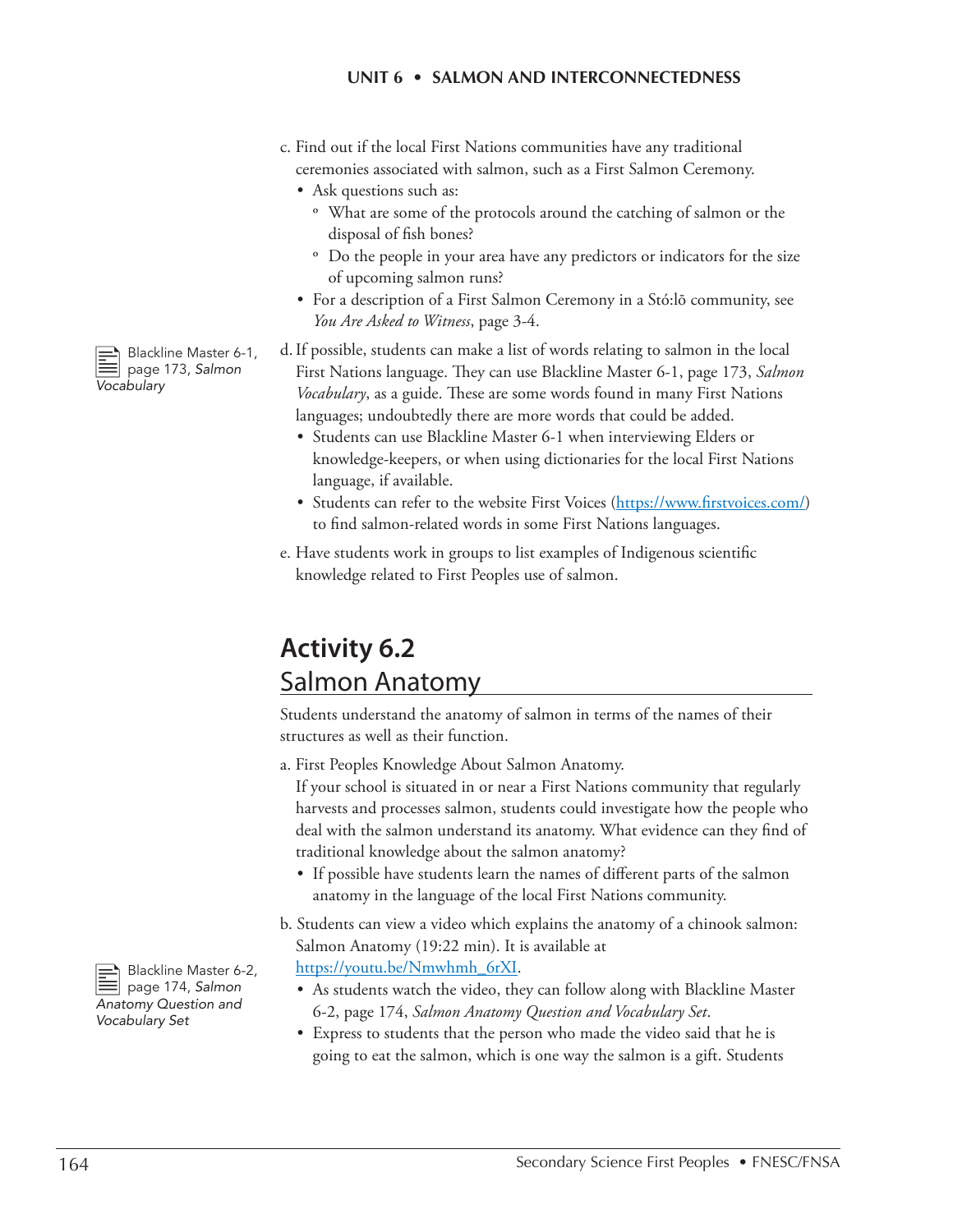should know that the salmon in the video gave themselves to further their learning about the natural world around them. The gift of learning and understanding salmon will hopefully help these organisms in the future.

- You may want to stop the video at some places to let students catch up on the parts of the Salmon anatomy. Students that have Internet access outside of class can go back over the video to review this vocabulary and the structure and function of the salmon anatomy.
- c. Challenge the class to work together to create a collaborative mural of a salmon's anatomy. Explain that each student group is responsible for drawing one of the organs or other body parts of the salmon. They also need to write the characteristics of that body part.
	- The eventual goal for the entire class is to have the body parts on different sheets fit together into one the entrails of a salmon. Groups will need to coordinate with each other to ensure that one group's picture correctly connects with the next organ/part in the line.

## **Activity 6.3** Salmon Transformations: Life Cycle

Through its life cycle, the salmon is transformed through a number of different phases – from the laying of eggs to mature, spawning salmon returning back to lay or fertilize more eggs. The journey through this life cycle happens in different places over a varying length of time. At the end of this activity, students should have an understanding of the salmon life cycle.

- a. Students can view a video that shows one stage of the salmon life cycle, when the salmon return to spawn.
	- A suggested video is *Millions of Salmon Return Home*. National Geographic, 2014. 4:14 min. [https://youtu.be/ZR4\\_LhPCgbo.](https://youtu.be/ZR4_LhPCgbo)
- b. Ask students if they know how the Pacific salmon is transformed during its life cycle. Students who are familiar with the salmon, or who have studied it previously can share their understandings of the stages of the salmon life cycle.
	- Have students use what they know about the salmon to draw a diagram or a flow chart of the salmon life cycle.
		- º If they can, they can sketch what the salmon look like at each stage, and indicate the various locations where the transformations take place.
		- º If they feel unsure about what to draw, ask them to predict what they think the life cycle looks like, and different places where it happens.
	- Students can work with a partner to compare their diagrams and check their work. Then they can refer to a poster or diagram of the life cycle to self-correct their diagram. You may have posters of the salmon life cycle to display, or students can find them online. For example, the Department of Oceans and Fisheries has a poster to download: [https://bit.ly/2VewtmY.](https://bit.ly/2VewtmY)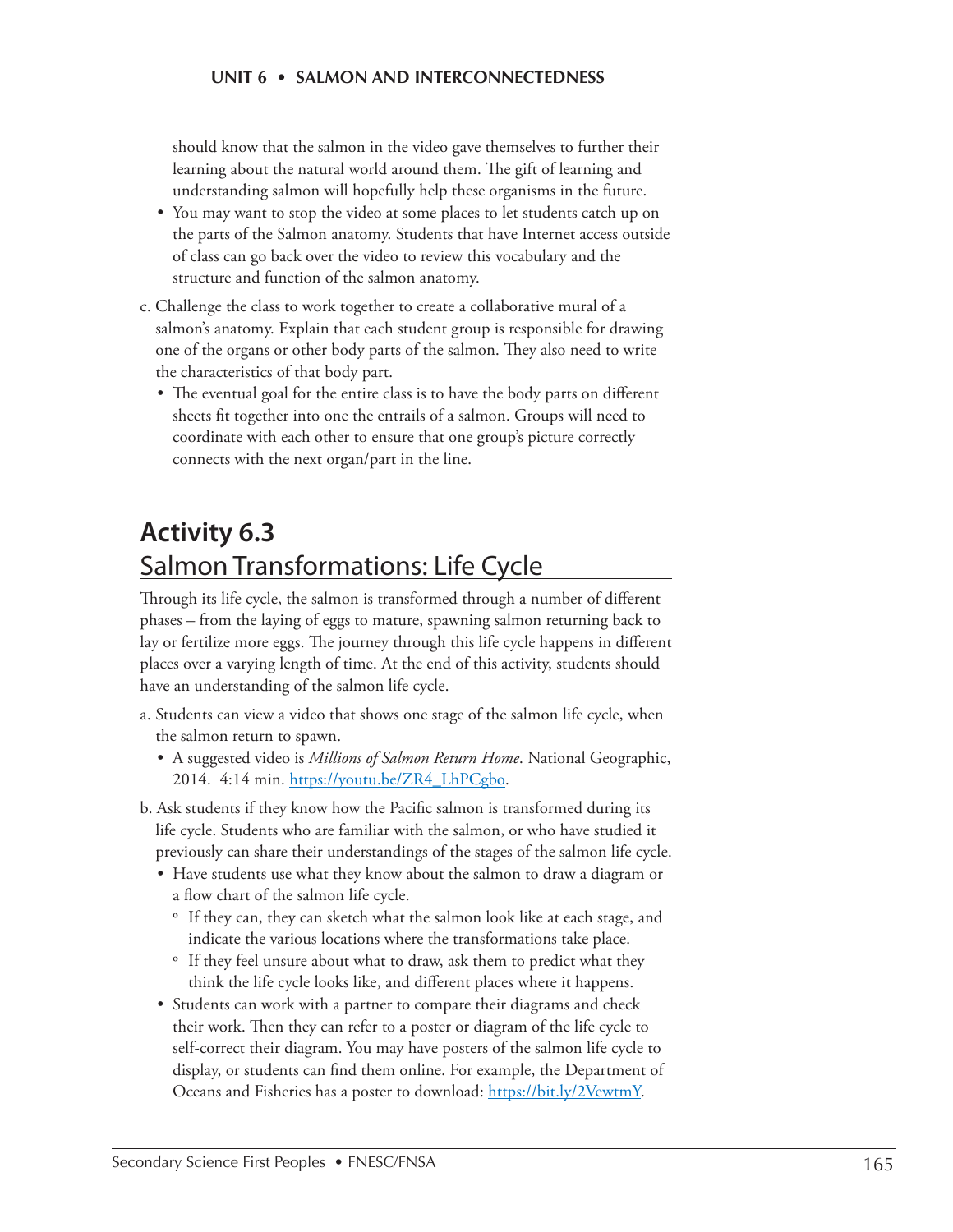- Depending on your students, you may want to provide a blackline master of the life cycle that students can use. For example, the Salmonid Enhancement curriculum package has a diagram on page 11 (page 31 of the pdf) online at<https://bit.ly/2WAPfGl.>
- b. Have students draw what the salmon look like at the different stages in their life cycle. Students could use their first drawings, or create new ones based on what they have learned about life cycles.
	- Diagrams or pictures for this activity could come from a textbook or from the internet.
- c. After students have completed their drawings, have students work in groups to figure out how long each stage lasts and where these stages take place (such as estuary, ocean, streambed).
	- Group members can research the length of time and location of different stages and then come back together the next day to share what they have found out with the group.
	- Students should save their diagrams to use in later activities. After they have done the sampling or other activities, students can take their Salmon Life Cycle diagrams and introduce new material into the diagram. For examples, they can include all of the obstacles there are to each part of the salmon life cycle.
- d. Have students work in groups to discuss other cycles in nature. They may remember one of the cycles they learned in their Science 10 class, such as change of seasons, the rain or carbon cycle.
- e. Students can communicate their understanding of the transformations that the salmon go through in their life cycle through some form of creative expression. For example, they could portray the salmon as a superhero in a comic book or graphic novel form.
- f. If your class raises salmon fry, look into the possibility of collaborating with your local First Nations community for a traditional release of the fry into local watersheds.
	- Here is a video of one example from Penticton when students raised salmon fry and released them in a joint effort. *Freedom for the fry*. (Castanet, 2018.1:24 min.) [https://bit.ly/2WAUmXa.](https://bit.ly/2WAUmXa)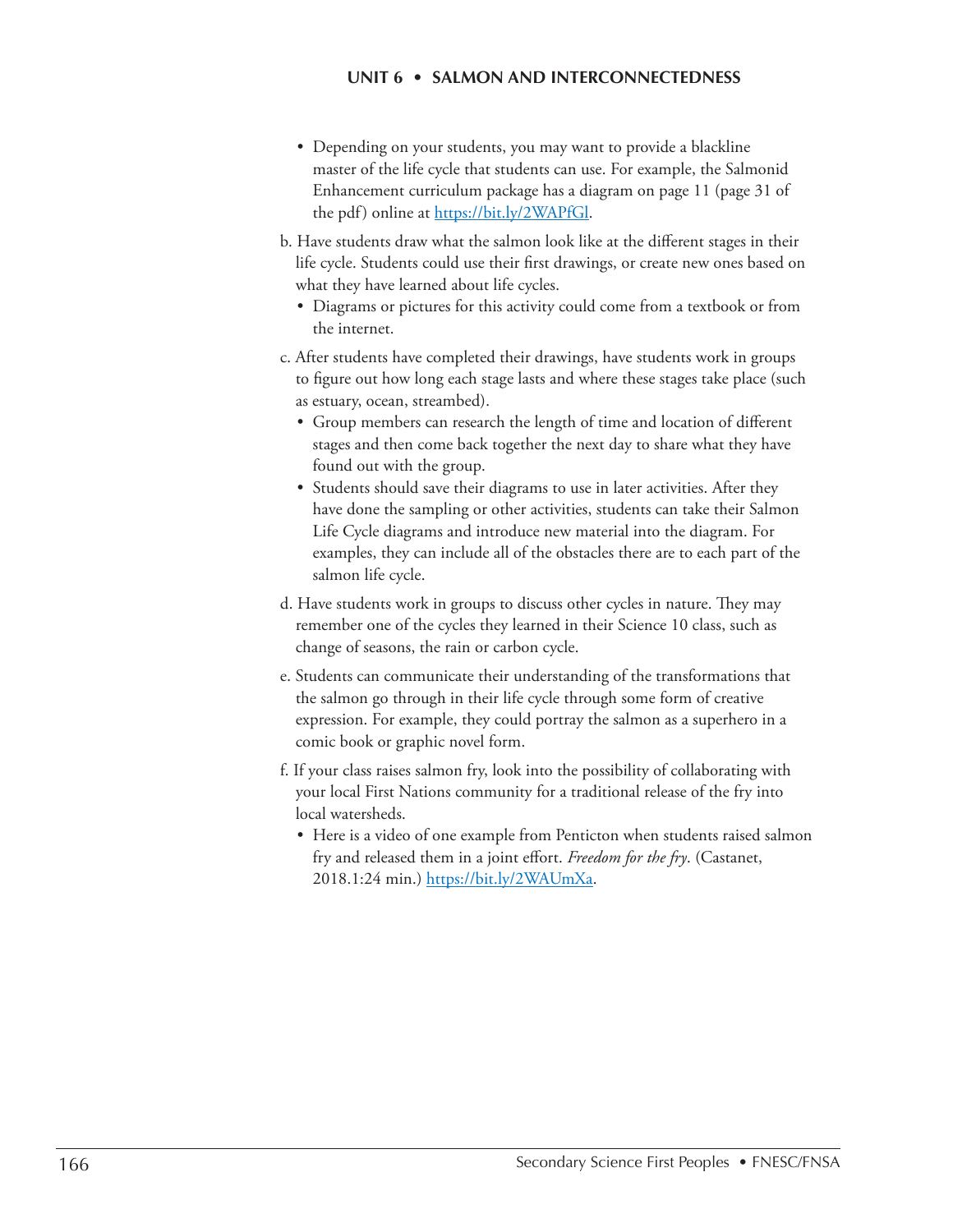## **Activity 6.4**  Salmon Ecosystem Interconnections

In this activity students explore the remarkable story of how the salmon are interconnected with multiple ecosystems.

Salmon are one of the most important sources of ocean-based nutrients brought to complete the nutrient cycle in forest ecosystems. Salmon hatch in rivers then travel out to the ocean to feed and mature before coming back to their original spawning grounds. With them, they bring back important nutrients from the ocean.

This activity can be adapted to a number of topics, including:

- nitrogen cycle
- trophic levels
- salmon life-cycle
- interconnectedness of spheres
- a. Review or discuss the concept of Interconnectedness from an Indigenous perspective. For some suggestions see Unit 1, Activity 1.4, starting on page 43.
- b. Ask students to brainstorm as many ways as they can that salmon are interconnected with humans and other species.
	- Explain that scientists have recently uncovered far-reaching connections between salmon and a number of ecosystems.
- c. Students can view a video in which David Suzuki tells the story of the interconnectedness of the salmon and multiple ecosystems. See the video *D. Suzuki, Salmon and the Forest* (2013, 5.29 min.) at https://youtu.be/UOtkekP-sxk.
	- Before viewing, ask students to watch and listen to find out the clue that helped researchers learn about the transformation of marine nutrients into terrestrial organisms. (<sup>15</sup>N)
- d. Students can read one or more articles to learn more about the salmon's interconnectedness.
	- "Life After Death: The Importance of Salmon Carcasses to B.C's Watersheds." Stephen Watkinson. Arctic, 2000.<https://bit.ly/2Nr9qCY>.
		- º Watkinson is an Indigenous scientist. Have students find places in the study that reflect an Indigenous perspective. Ask how he planned to conduct his study from an Indigenous perspective. See especially page 94-95, Incorporating Traditional Ecological Knowledge, and Personal Background.
		- º Advanced students may be interested to look at the results of the study in his master's thesis, Life after death: the importance of salmon carcasses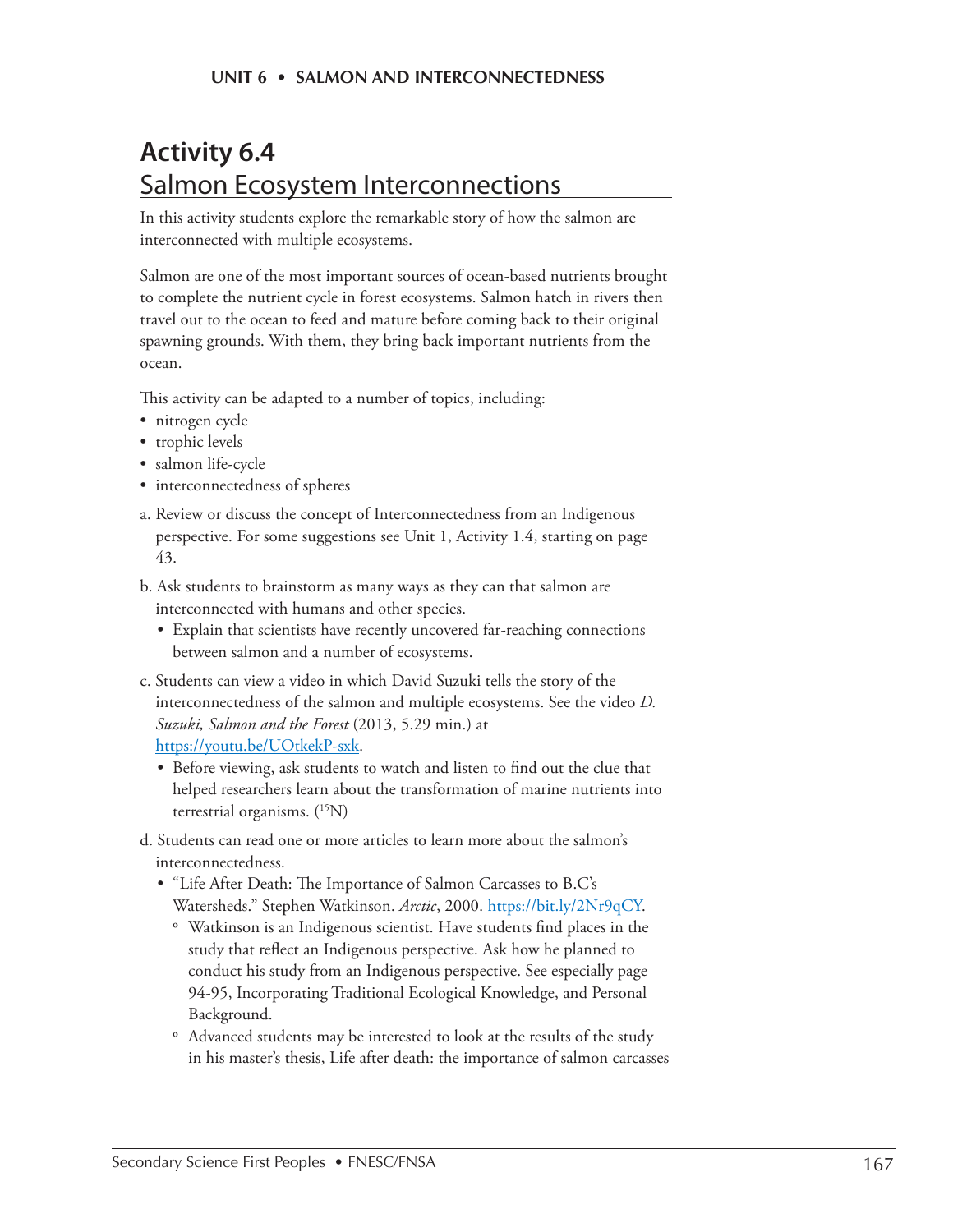to watershed function. Stephen Watkinson (UBC 2001) Linked at https://tinyurl.com/fnesc42.

- "Salmon nutrients, nitrogen isotopes and coastal rainforests" by Tom Reimchen (2001). It is linked at https://tinyurl.com/fnesc41.
- Both these articles are around twenty years old. Students can search for more recent studies to see if the observations and hypotheses have changed.
- e. After students have engaged with the materials, discuss questions such as
	- º How does the forest help raise the salmon?
	- º What evidence exists that the nutrients from salmon carcasses are mostly marine derived?
	- º What evidence is there that other organisms are utilizing these carcass nutrients?
	- º What is the relationship between invertebrates and the fish?
	- º What is the end result of the carcass deposits for juvenile salmonids?
	- º How is the nutrient deposits in salmon carcasses distributed to areas away from the water?
	- Student can discuss some of the relationships between the salmon carcasses and the nutrient cycle.
	- Students can write a reflection on the new learning they have experienced.
- f. Students can work in groups to create a representation of the story of salmon interconnections. They could use a graphic form such as a web or infographic; develop a play or video that enacts the story; create a picture book for younger audiences, or design a game that involves the interactions.
	- Students should try to include that path taken by nitrogen in their representation.
- g. Students can write a reflection about this activity. They can consider questions such as:
	- What was the most surprising thing you learned in this activity?
	- How does this story involve the ideas of transformation and interconnectedness?
	- What are some ways that it important to understand the way the interconnections between salmon and the ecosystems works?
	- The natural world recycles the nutrients from salmon but what do humans that eat salmon do to complete the nutrient cycle?



Suggestion Use the reflection questions to assess students' understanding of the salmon's interconnections with multiple ecosystems.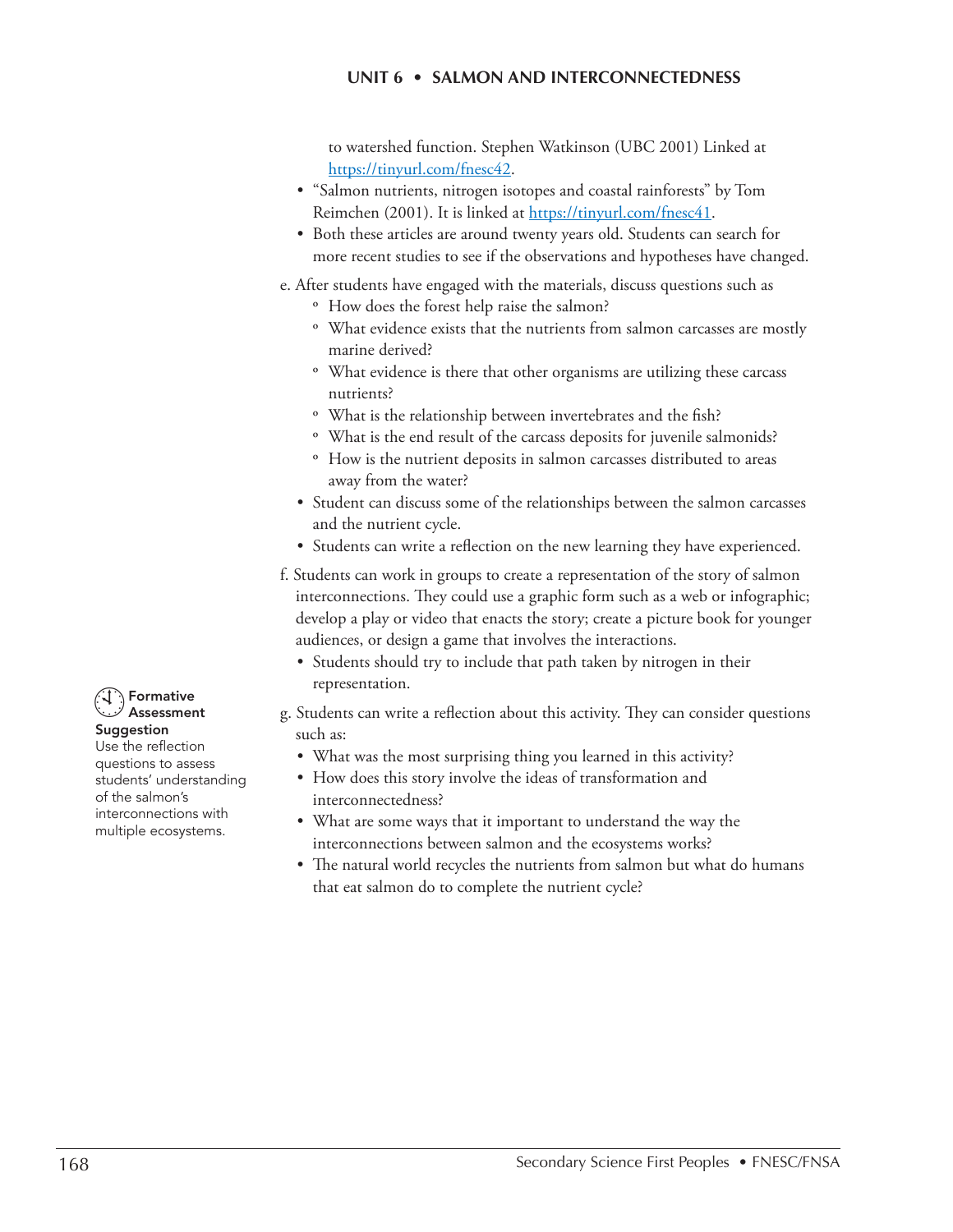## **Activity 6.5**  Salmon Habitat Assessment

Students conduct a field study of an actual or potential salmon habitat to assess the health and viability of the study site as a salmon habitat.

Use the Water Sampling Investigation, Activity 3.4 from Unit 3, Relationships to Water, with the set purpose to assess the stream as a salmon habitat.

This is a multi-day activity. The duration of time on any one day depends on how accessible the location is in relation to your school. Working in teams, the data collection process can be completed by a class in as little as 20-30 minutes.

This is a long-term activity that should continue for several weeks. The goal of this activity is to choose a physical location at a local fish habitat and have students collect biotic and abiotic data over time. The students will then use this data to determine the health and viability of this location as a salmon habitat.

The data collection can happen before students gather historical information or political policies governing your chosen site. Sometimes gathering data from a site can spur increased curiosity into finding out more about that particular location so the background information can be collected after you start collecting biotic data. Monitoring what is going on in the students' own local environment will help them understand perspectives of Indigenous science through place-based experiences.

A possible extension would be for students to share the data they have collected with other schools that share the same salmon habitat and invite them to collect data as well. The sharing of data with other groups will expand their knowledge as well as their personal experience with the environment around them.

- a. Use the suggestions in Activity 3.4 to plan and carry out the field and lab activities, selecting the appropriate tests and observations to assess a salmon habitat.
- b. Data that the students collect will not have any meaning unless they can compare it to some known levels or required standards. Students compare the collection data to water quality standards.
	- "Optimal Water Quality Values for Aquatic Ecosystems) is a brief guide to some major values that are important to salmon, including temperature, dissolved oxygen, biochemical oxygen demand, fecal coliform, pH, nitrates and phosphates and turbidity. It is linked at [https://bit.ly/2CtU4sf.](https://bit.ly/2CtU4sf)
	- For a more extensive list of values students can consult the Approved Water Quality Guidelines set by the BC government. The most recent guidelines are linked at https://tinyurl.com/fnesc43. Go to the link for "Summary of Water Quality Guidelines: Aquatic Life, Wildlife & Agriculture."

Unit Link Unit 3, Relationships to **Water** Activity 3.4, Water Sampling Investigation, page 97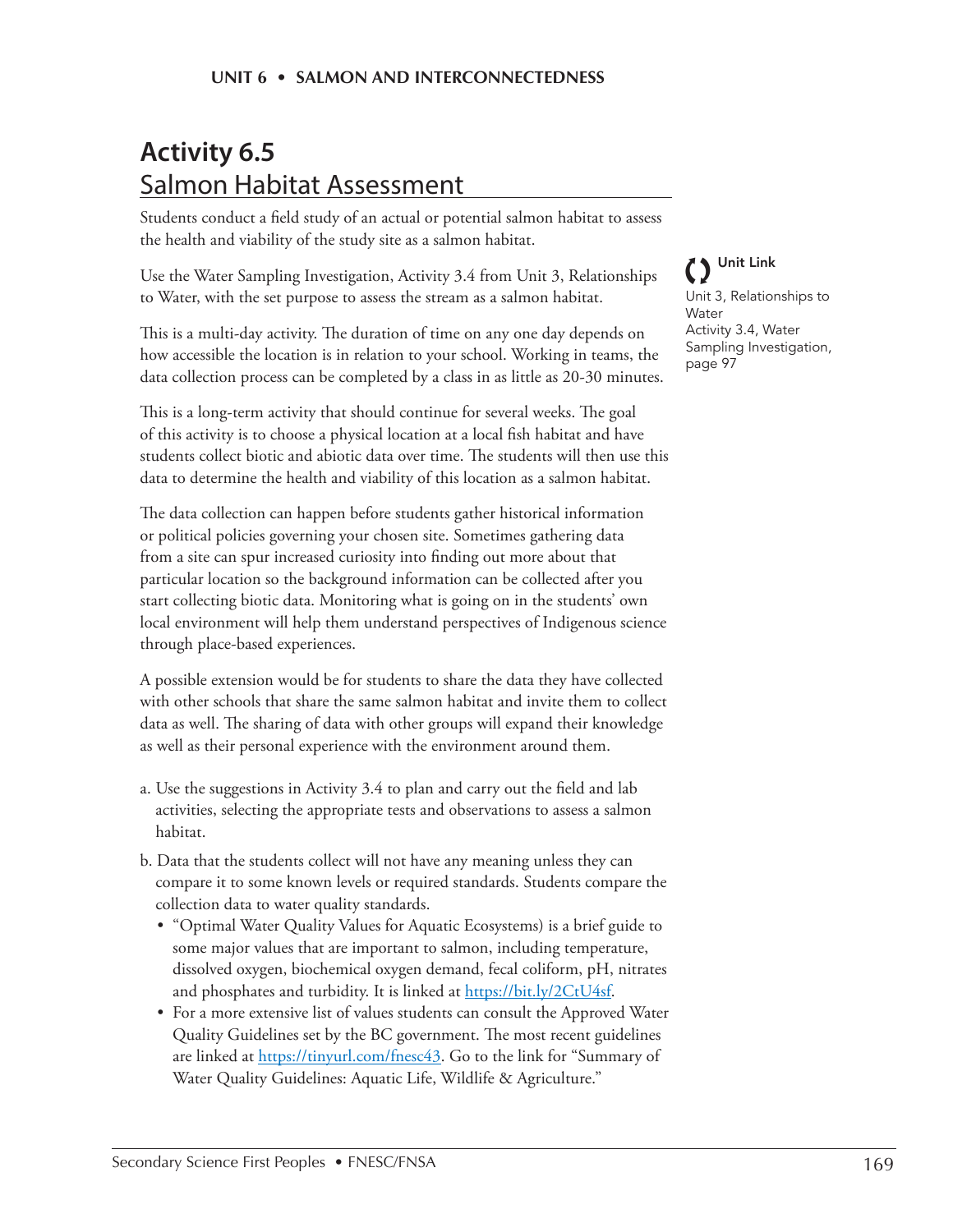- c. Assessing the habitat and draw conclusions.
	- Students can work in groups to develop criteria to use to assess when assessing the habitat.
	- Then they can decide whether or not the stream be make a good spawning ground for salmon. Have them give evidence to support their conclusion.

### *Stream Habitat Assessment Parameters*

Below is a discussion of some to the key parameters in assessing salmon habitat. Directions for measuring each factors are found in Activity 3.4.

#### 1. Temperature

Water temperature is a very important physical measurement because if the water is too warm salmon become physically stressed and more likely to get diseases. Also, warm water holds less oxygen than colder water causing fish to breathe harder. Salmon eggs can hatch too quickly in high temperature water.

#### 2. Water Depth

- Depth of the water is very important for salmon spawning areas. Different types of salmon require different depths of water because most species have their own specific egg burial depths.
- The link below has information about the spawning ground needs of different species of salmon.
	- [https://www.for.gov.bc.ca/hfd/pubs/docs/lmh/Lmh66/Lmh66\\_ch14.pdf](https://www.for.gov.bc.ca/hfd/pubs/docs/lmh/Lmh66/Lmh66_ch14.pdf)
- Associated Activity: Working in groups, have each group make a chart of the water and egg burial depth required by each species of Salmon.

#### 3. Stream Flow Rate

The flow rate of a river will vary both seasonally and in relation to a particular area's current weather averages. Different species of salmon require different flow rates in their spawning grounds. You can find the conditions necessary for different species of salmon on the link in the Water Depth section above.

#### **Chemical Measurements**

#### 6. pH

High pH in freshwater streams can decrease the activity levels of salmon and consistent low pH can cause reproductive failure.

#### 7. Nitrates

High levels of nitrates can cause secondary effects in water systems. Plants, including algae, use nitrates as a food source. If they have all they want they can grow at an uncontrolled rate. The result of this is that the plants can cause a fluctuation in the dissolved oxygen level.

• Associated Activity: Have students find out what are acceptable levels of nitrates in water ways.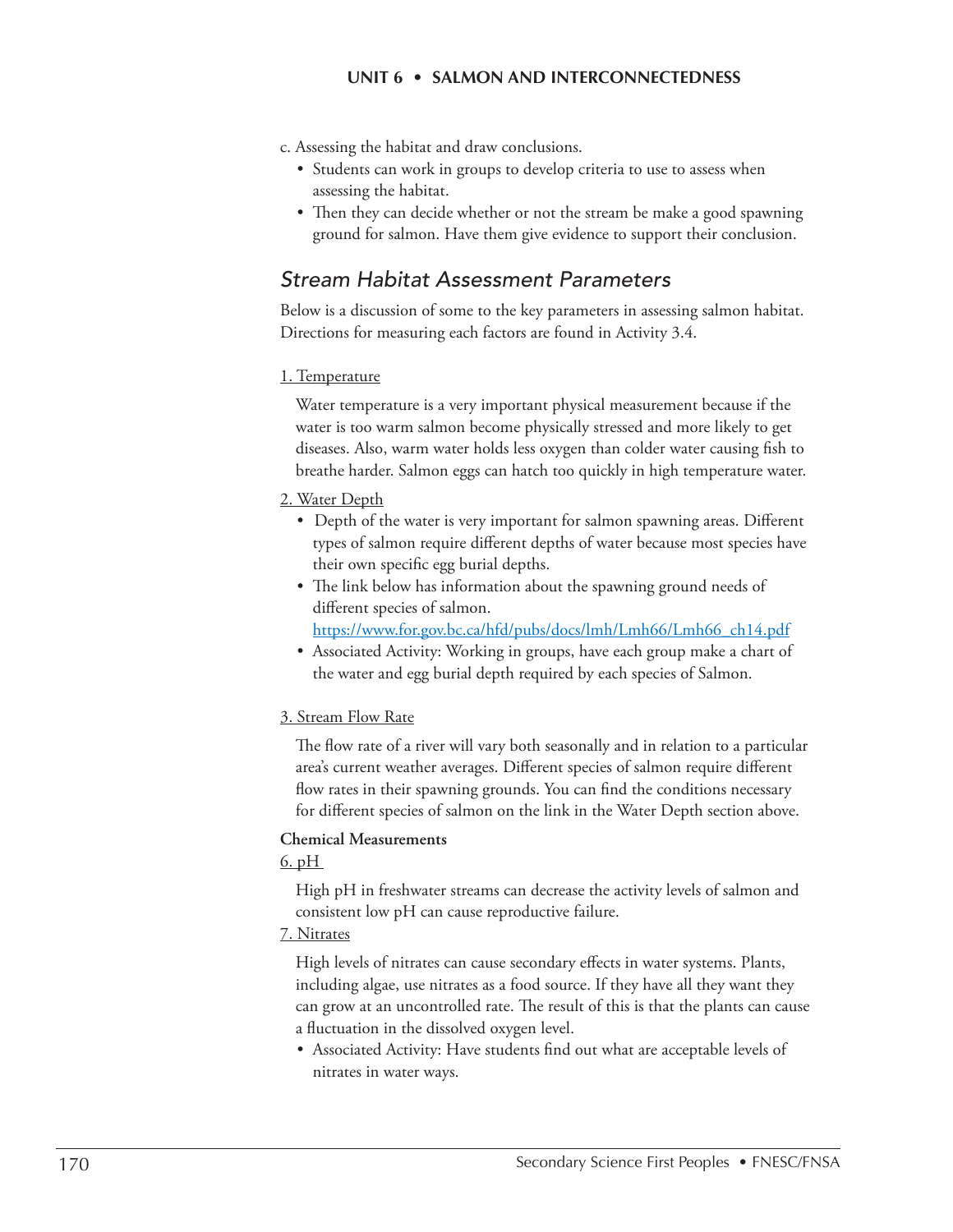#### 8. Nitrites

Elevated nitrite levels can lead to the uptake of excessive chlorine. Nitrite can accumulate in tissues as in gills, liver, brain and muscle.

#### 9. Ammonia

Ammonia is what animals produce after they metabolize proteins. It is also an indicator of pollution if the levels are high enough. Ammonia sometimes doesn't allow oxygen to move across the gills in fish. Levels of 0.2 ppm to 0.4 ppm are generally acceptable.

• Associated Activity: Have students research what the effects are in fish if the levels of ammonia are too high.

#### 10. Dissolved Oxygen

This is probably one of the most important aspects of the water environment for fish. Salmon need dissolved oxygen in the water to bring across their gills and into their bodies. The effect that insufficient dissolved oxygen can have in salmon crosses every part of their life cycle. Over 9 mg/L is usually the optimum level for Salmon.

#### **Observational Measurements**

#### 11. Turbidity Test

Turbidity is a quality of water that is readily seen because it is the cloudiness of the water. When particles are suspended in water it becomes cloudy. More particles equals higher turbidity. In salmon, turbidity can alter their physiology and behaviour thus resulting in reduced survival rates of both adult fish and their spawn.

• Associated Activity: Have students research what an acceptable level of turbidity is for salmon. Have students research and report on the sources of water turbidity in salmon spawning habitats.

#### 12. Invertebrate Identification

Invertebrates and their presence is very important to salmon species. The young juveniles, after spawning, eat a diet of primarily insects, plankton and invertebrates. A large population of diverse invertebrates will help support large numbers of juvenile salmon thus helping to increase the number that return.

- For this section of the testing you can have students "gently disturb" some of the rocks in the pools to find some of the larger invertebrates. Upon finding some, you can instruct the students to take pictures of them making sure to record the time and date that the pictures were taken. It is best to leave the area as pristine as possible to insure the survival of as many salmon offspring as possible in your sampling area.
- Associated Activity: Pictures taken of the invertebrates in your sampling area can be taken back to the classroom for students to try and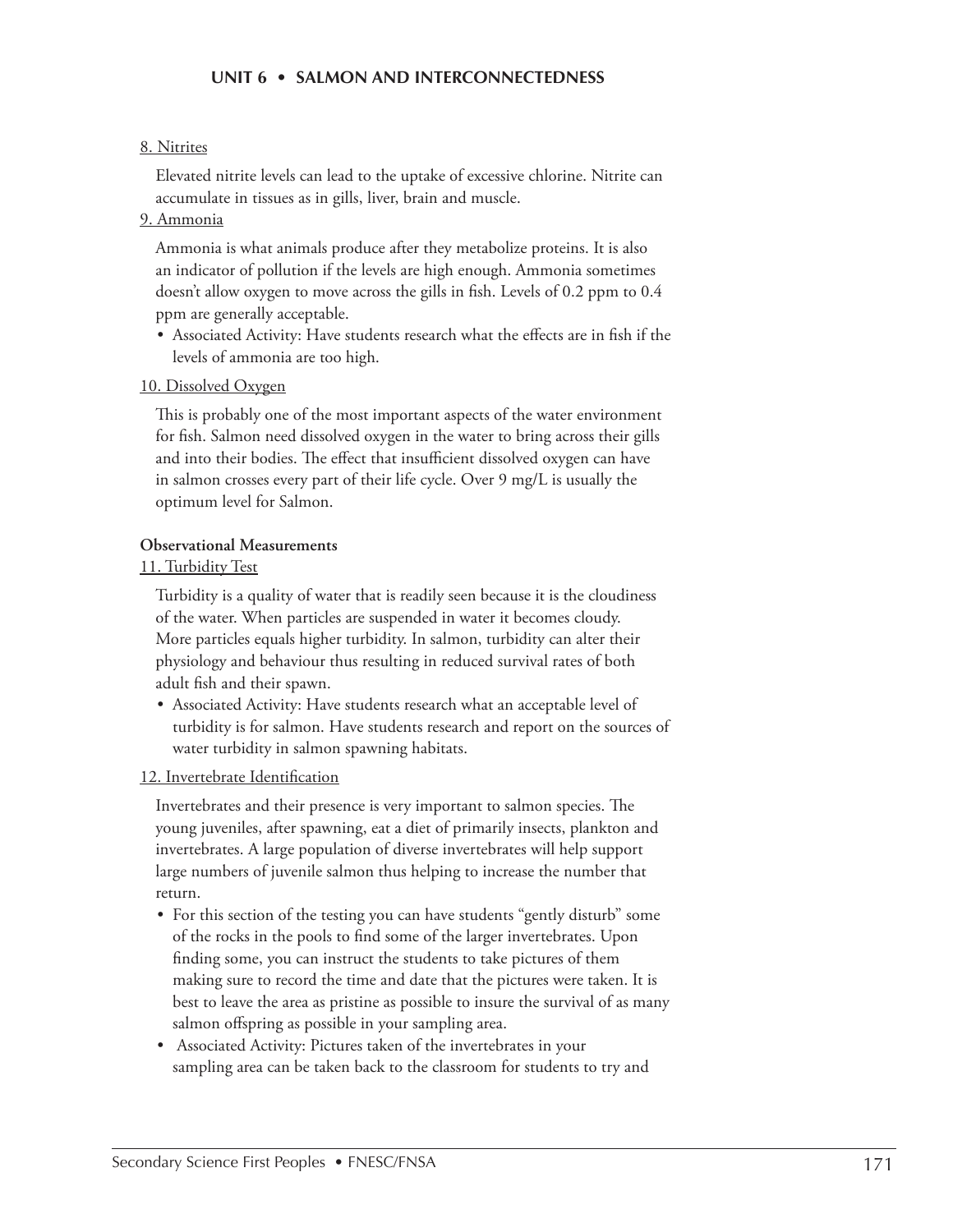identify. There is a source that you can go to and see a classification and identification key for different types of river or freshwater invertebrates.

#### 11. Plant Identification

Once again, we want to identify the plant species in and around the water quality sampling site. These plants are very important because they act like a filter for pollutants entering the waterway. Plants also help to stabilize the shoreline of waterways to reduce erosion.

- Here is a link to a source about the importance of streamside vegetation: https://tinyurl.com/fnesc44.
- Plants can be identified using the "E-Flora" Website at https://tinyurl.com/fnesc67.

## **Activity 6.6** Indigenous Salmon Sustainability

Students will investigate some First People's practice ensured that salmon were a sustainable resource.

In the past First Nations employed a number of measures that ensured the sustainability of the salmon fishery. This was based on the underlying concept that you never take more than you need.

- a. Ask students to suggest some ways that they think First Peoples may have made sure that the salmon resources stayed sustainable year after year.
	- Ask how they may have
- b. After discussing student suggestions, share Blackline Master 6-4, page 177, *Traditional Salmon Conservation Methods*.
- c. Have students find out different types of salmon fishing techniques, and explain how they enabled selective fishing.
	- Students can study an article that discusses some traditional fishing techniques of the Gitxaała which ensured sustainability.
		- º See "Returning to Selective Fishing through Indigenous Fisheries Knowledge" by Charles R. Menzies Caroline F. Butler. (*The American Indian Quarterly* 2007). Download at http://ow.ly/pdQB302lWrU.
- d. Students can create a poster, infographic or digital slide show that illustrates the traditional salmon conservation methods.
- e. Students can consider how traditional fishing technologies and habits at management practices could be applied today. They can refer to the Menzies and Butler article noted above.

Blackline Master<br>
6-4, page 177, *Traditional Salmon Conservation Methods*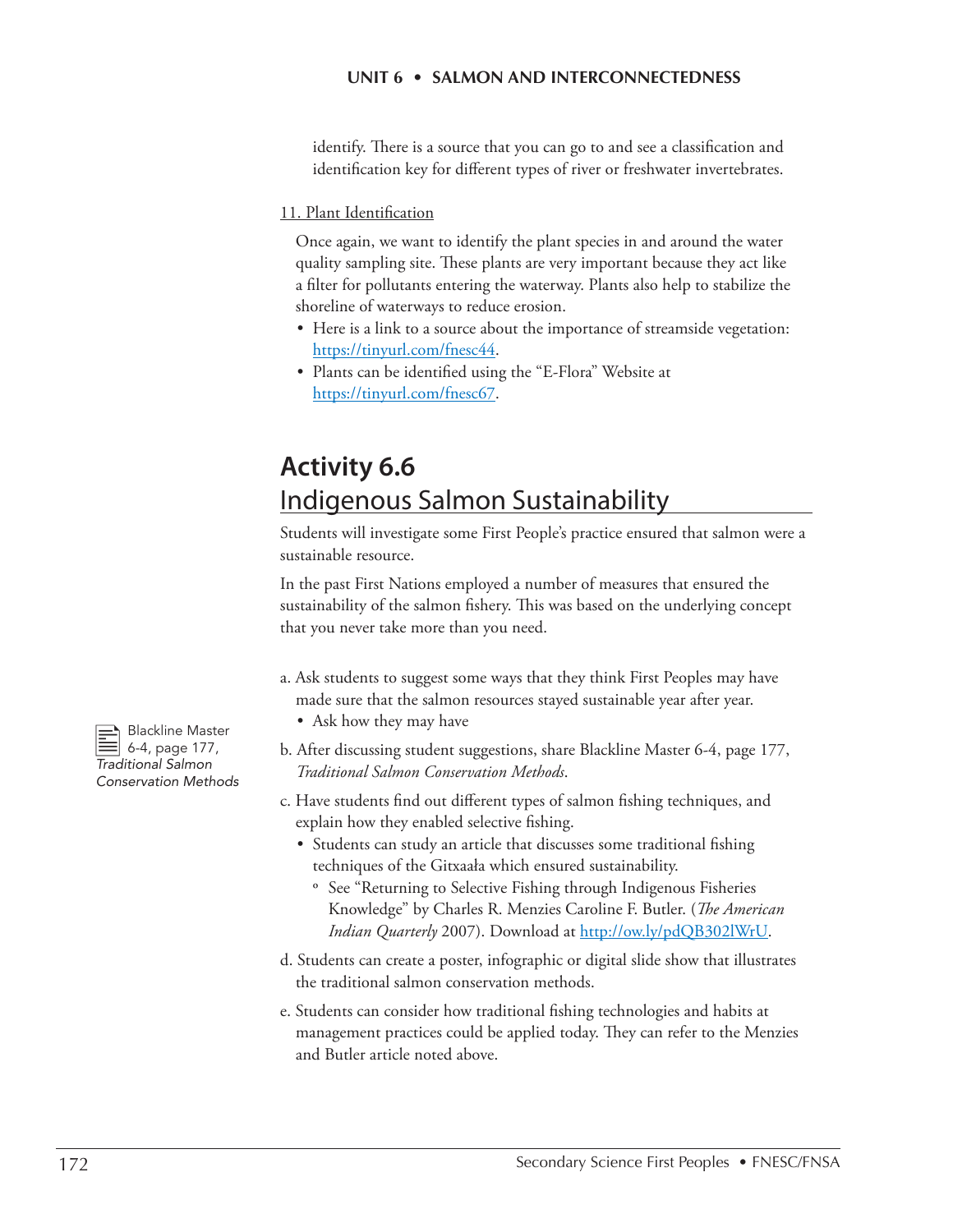## Blackline Master 6-1 Salmon Vocabulary

### *Species*

fish (general) salmon (general) female fish female fish of specific species male fish male fish of specific species chinook (spring) salmon chum (dog) salmon coho salmon humpback salmon sockeye (general) *Salmon in certain phases, eg:* sockeye (red male spawning phase) chum - old chum salmon young salmon/jack *Salmon relatives:* trout steelhead

### *Anatomy*

anal fin backbone belly dorsal fin fin gills head heart liver salmon tails scales slime

### *Life cycle*

eggs, roe fish that have spawned spawning spawn

### *Harvesting*

First Salmon fish trap net to catch fish, to catch salmon to troll

## *Processing*

barbecued fish boiled fish cured, buried salmon eggs dried: sun dried dried: roast dried dried: wind dried fresh fish smoked half-smoked jelly from boiled fish heads fillets, thinly sliced store for winter salmon stretcher, stick used to hold it open salmon split open powdered salmon

### *Seasons or Months connected with salmon*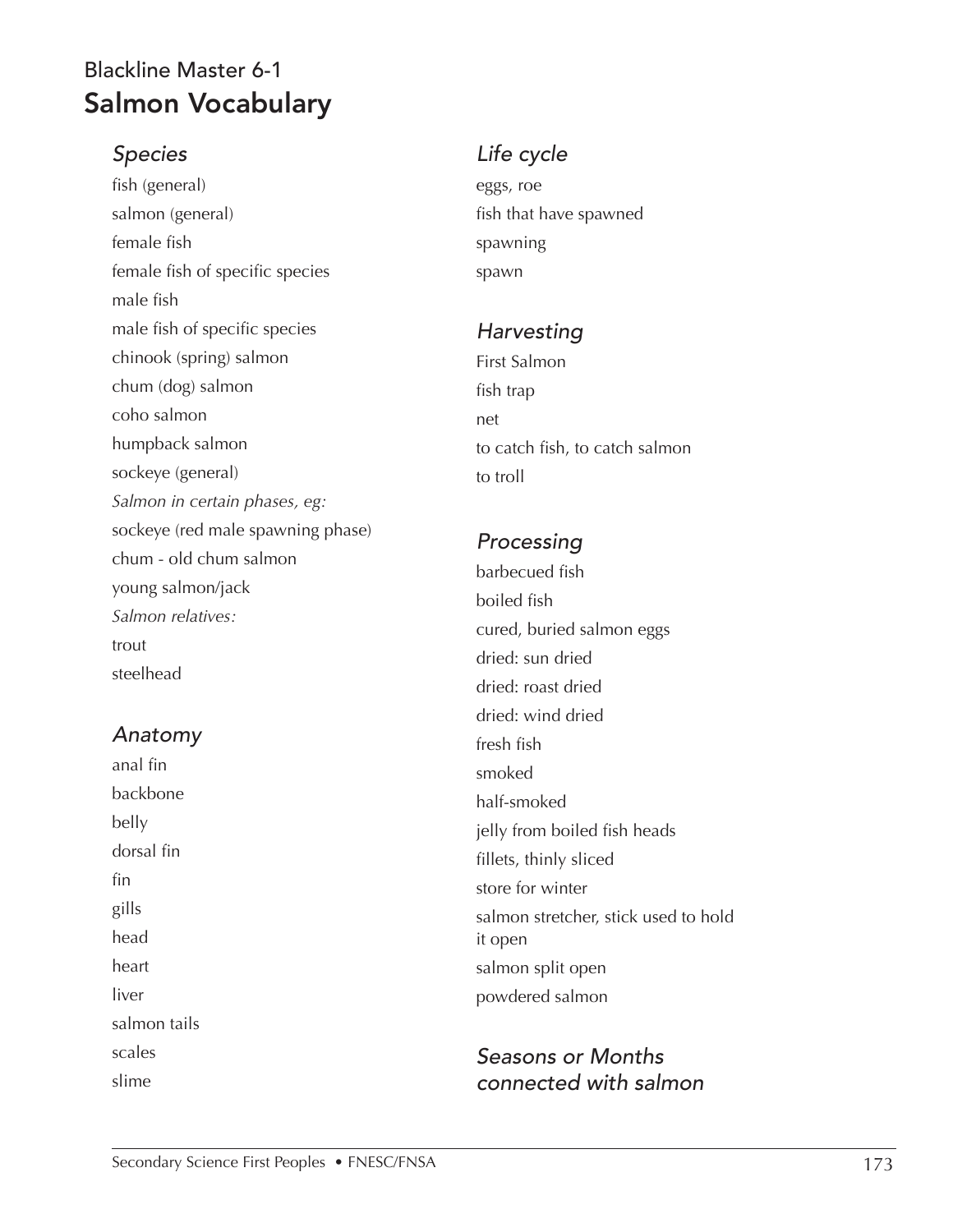### Blackline Master 6-2

## Salmon Anatomy Video Question and Vocabulary Set

| Follow along with the video to provide details<br>about the structure and function of the following | Colouration-                                                                                        |  |  |
|-----------------------------------------------------------------------------------------------------|-----------------------------------------------------------------------------------------------------|--|--|
| terms.                                                                                              | Top-                                                                                                |  |  |
| Hooked Jaw-                                                                                         | Side-                                                                                               |  |  |
| Teeth-                                                                                              | Belly-                                                                                              |  |  |
| Nostril-                                                                                            | Dissection                                                                                          |  |  |
| Eyeball-                                                                                            | Heart-                                                                                              |  |  |
| Operculum-                                                                                          | Pyloric Caeca-                                                                                      |  |  |
| Gills-                                                                                              | Enzymes-                                                                                            |  |  |
| Gill Filaments-                                                                                     | Follow along with the video to provide details<br>about the structure and function of the following |  |  |
| Gill Arch-                                                                                          | terms.                                                                                              |  |  |
| Gill Rakers-                                                                                        | Liver-                                                                                              |  |  |
| Pectoral Fin-                                                                                       | Stomach-                                                                                            |  |  |
| Pelvic Fin-                                                                                         | Spleen-                                                                                             |  |  |
| Vent (Urogenital Opening)-                                                                          | Intestines-                                                                                         |  |  |
| Anal Fin-                                                                                           | Air Bladder (Sac)-                                                                                  |  |  |
| Caudal Fin-                                                                                         | Male Genetalia-                                                                                     |  |  |
|                                                                                                     | Milt-                                                                                               |  |  |
| Follow along with the video to provide details                                                      | Kidney-                                                                                             |  |  |
| about the structure and function of the following<br>terms.                                         | Fish Skeleton-                                                                                      |  |  |
| Adipose Fin                                                                                         |                                                                                                     |  |  |
| Dorsal Fin-                                                                                         |                                                                                                     |  |  |
| Lateral Line-                                                                                       |                                                                                                     |  |  |
|                                                                                                     |                                                                                                     |  |  |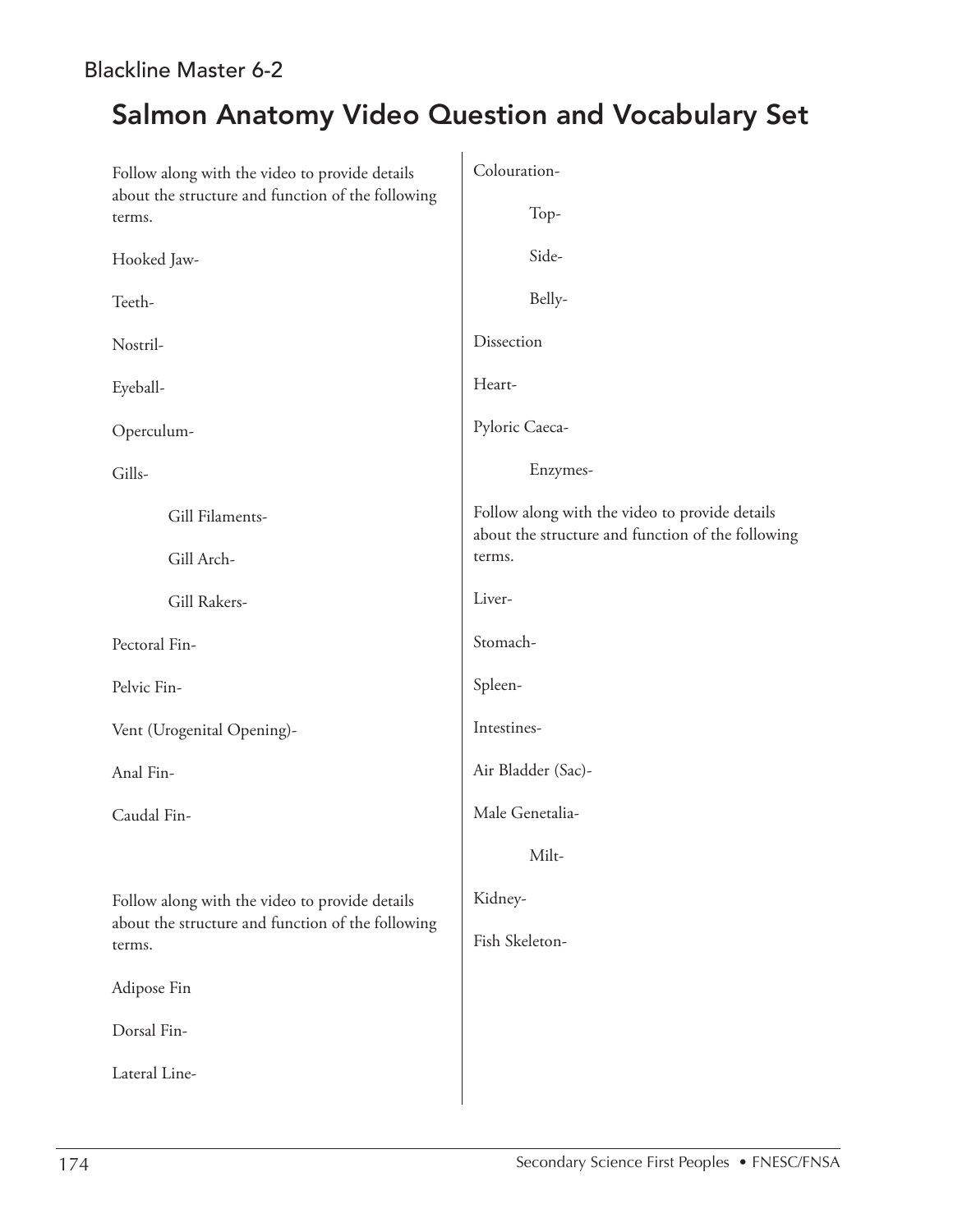| kline Master 6-3                                                                       |
|----------------------------------------------------------------------------------------|
| <b>Stream Study Data Recording Sheet</b>                                               |
|                                                                                        |
|                                                                                        |
|                                                                                        |
|                                                                                        |
|                                                                                        |
|                                                                                        |
| <b>General Conditions</b>                                                              |
| Days Since Last Data Collection _____________                                          |
| Weather Conditions (describe the weather as you see it ie clear, cloudy, rainy, snowy) |
|                                                                                        |
|                                                                                        |
|                                                                                        |
| <b>Physical Measurements</b>                                                           |
| Current Air Temperature _______________________Co                                      |
|                                                                                        |
| Depth of Water (multiple trials across the stream)                                     |
| Trial 1 ______ (m) Trial 2 _______ (m) Trial 3 ______ (m) Trial 4 _______ (m)          |
| Average Depth ______ (m)                                                               |
| Distance across water _______ (m) Average Cross Section ____________ (m2)              |
| Total Average Cross Section _______ (m2)                                               |

Stream Surface Velocity (try this 3 times)

Distance in meters between the 2 flagged stakes \_\_\_\_\_\_\_\_\_\_\_\_\_\_\_\_\_\_\_\_\_\_\_ meters

Time it takes for the float to drift between the 2 flagged stakes

Trial 1 \_\_\_\_\_\_\_\_\_\_ seconds Trial 2 \_\_\_\_\_\_\_\_\_\_ seconds Trial 3 \_\_\_\_\_\_\_\_\_\_ seconds

Velocity  $(m/s) =$ 

Trial 1 \_\_\_\_\_\_\_\_ m/s Trial 2 \_\_\_\_\_\_\_\_\_\_ m/s Trial 3 \_\_\_\_\_\_\_\_\_ m/s

Velocity Average \_\_\_\_\_\_\_\_\_\_ m/s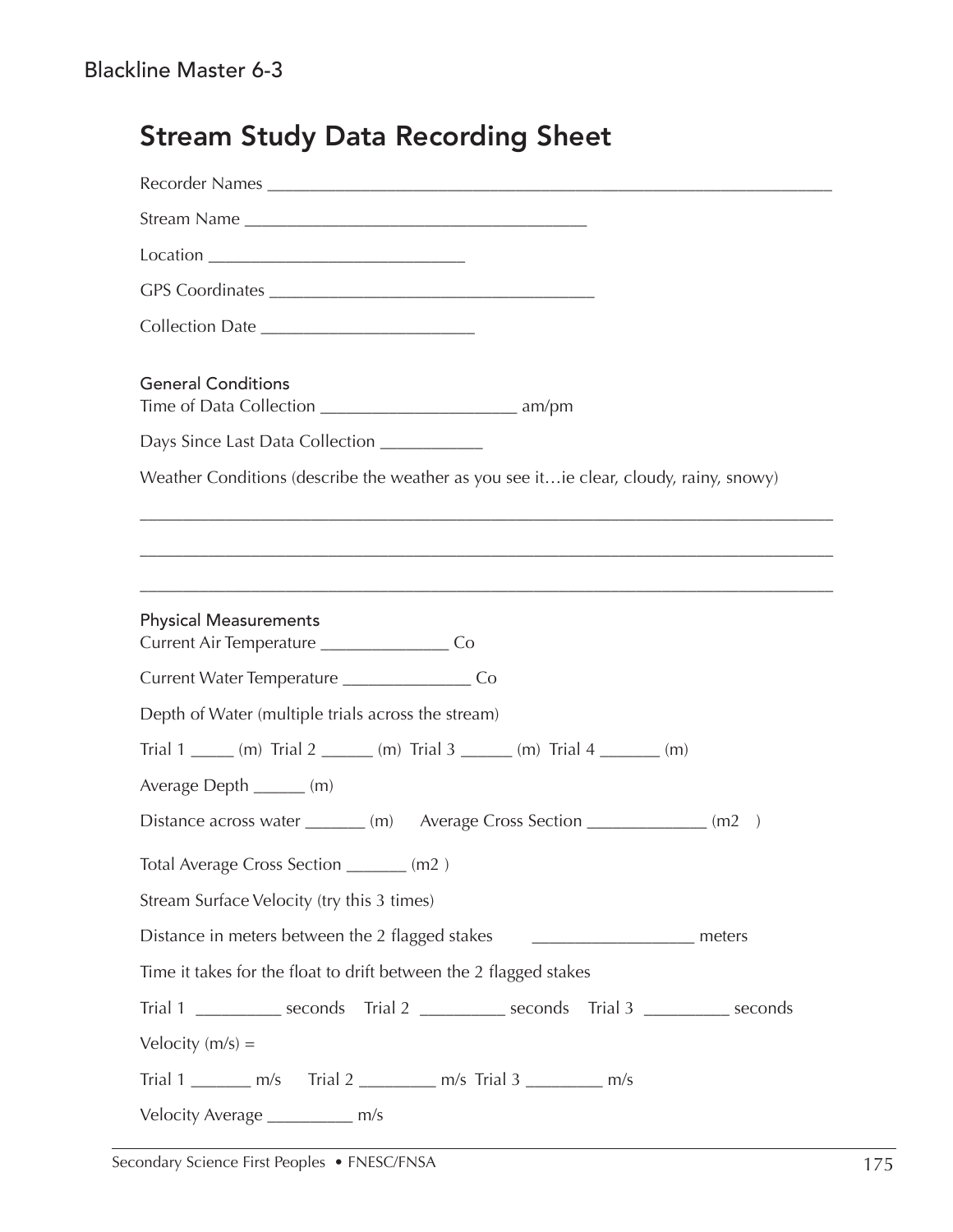#### Stream Study Data Recording Sheet page 2

| <b>Chemical Measurements</b>                                                                                                                       |                                  |                                  |  |  |
|----------------------------------------------------------------------------------------------------------------------------------------------------|----------------------------------|----------------------------------|--|--|
| $pH$ ________ (1 – 14) Nitrite Test __________ 0 – 5 ppm (mg/L)                                                                                    |                                  |                                  |  |  |
| Nitrate Test ___________ 0 - 160 ppm (mg/L) Ammonia Test __________ 0 - 8.0 ppm (mg/L)                                                             |                                  |                                  |  |  |
| Dissolved Oxygen $\_\_\_\_\_\_2 - 14$ ppm (mg/L)                                                                                                   |                                  |                                  |  |  |
| <b>Observational Measurements</b>                                                                                                                  |                                  |                                  |  |  |
|                                                                                                                                                    |                                  |                                  |  |  |
| Invertebrate & Plant Identification<br>(these might be identified at a later time from pictures)<br>Record the date and time of each picture taken |                                  |                                  |  |  |
| Photo 1 Date/Time _____________                                                                                                                    |                                  |                                  |  |  |
| Photo 2 Date/Time _____________                                                                                                                    |                                  |                                  |  |  |
| Photo 3 Date/Time _____________                                                                                                                    |                                  |                                  |  |  |
| Photo 4 Date/Time                                                                                                                                  | Identification _________________ |                                  |  |  |
| Photo 5 Date/Time                                                                                                                                  |                                  | Identification _________________ |  |  |
| Photo 6 Date/Time ______________                                                                                                                   | Identification _________________ |                                  |  |  |
| Photo 7 Date/Time                                                                                                                                  |                                  | Identification ________________  |  |  |
| Photo 8 Date/Time                                                                                                                                  |                                  | Identification ________________  |  |  |
| Photo 9 Date/Time                                                                                                                                  |                                  | Identification ________________  |  |  |

#### Streamside Plant Identification

Draw an aerial sketch of where the plants occur in relation to the stream on the next page.

Add the following features where they occur in your sampling location Log Riffles Rapids VVVVVVV Overhanging bank or cutback Rocks along a shoreline Garbage or Refuse